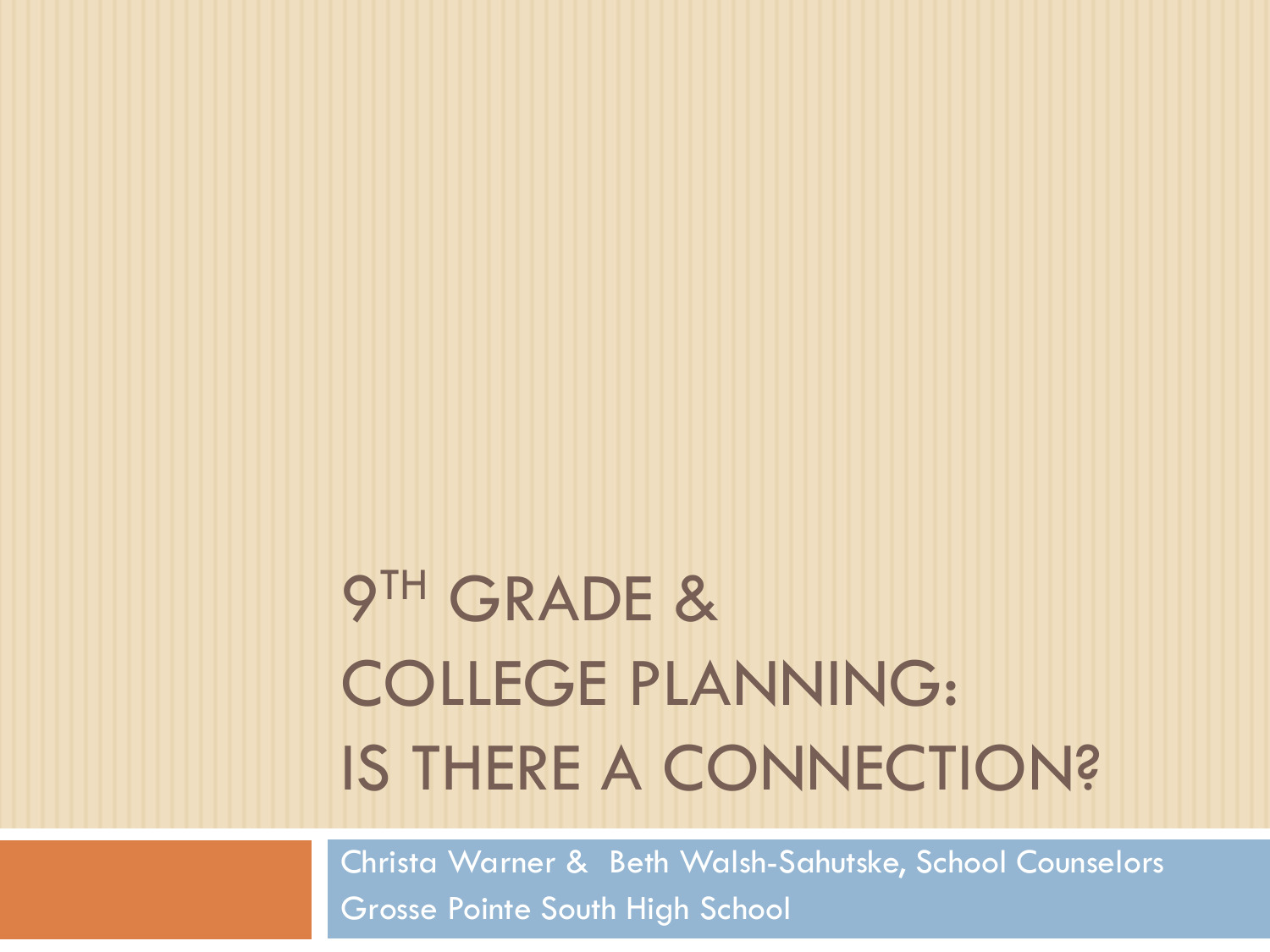### Goals for Presentation

- $\Box$  To understand the importance of 9<sup>th</sup> grade
- $\square$  To develop attitudes toward college
- $\square$  To grow awareness of college
- $\Box$  To recognize college readiness
- $\Box$  To connect college and career
- $\Box$  To advance successfully to 10<sup>th</sup> grade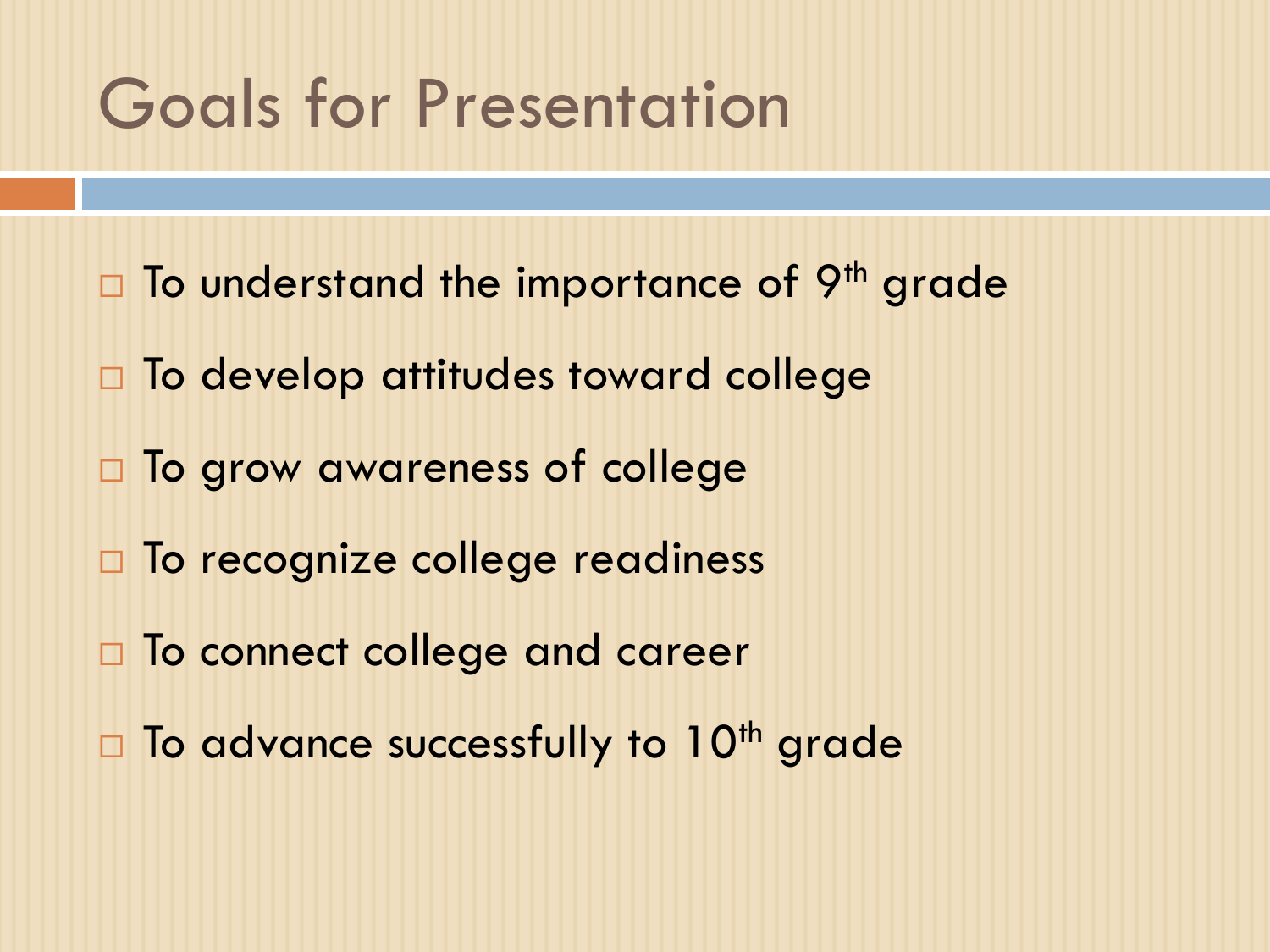#### Introductions

School Counselors

- Mr. Eric Burson
- **D. Mr. Troy Glasser**
- Mrs. Aja Perales
- **D** Mrs. Beth Walsh-Sahutske
- Mrs. Christa Warner
- Mrs. Catherine Zatkoff

Career Resource Center **D.** Mrs. Teresa Bennett

Student Assistance Program Mr. Doug Roby

Counseling Office **D** Mrs. Kathy Herzog School Psychologist Mr. Scott Bruns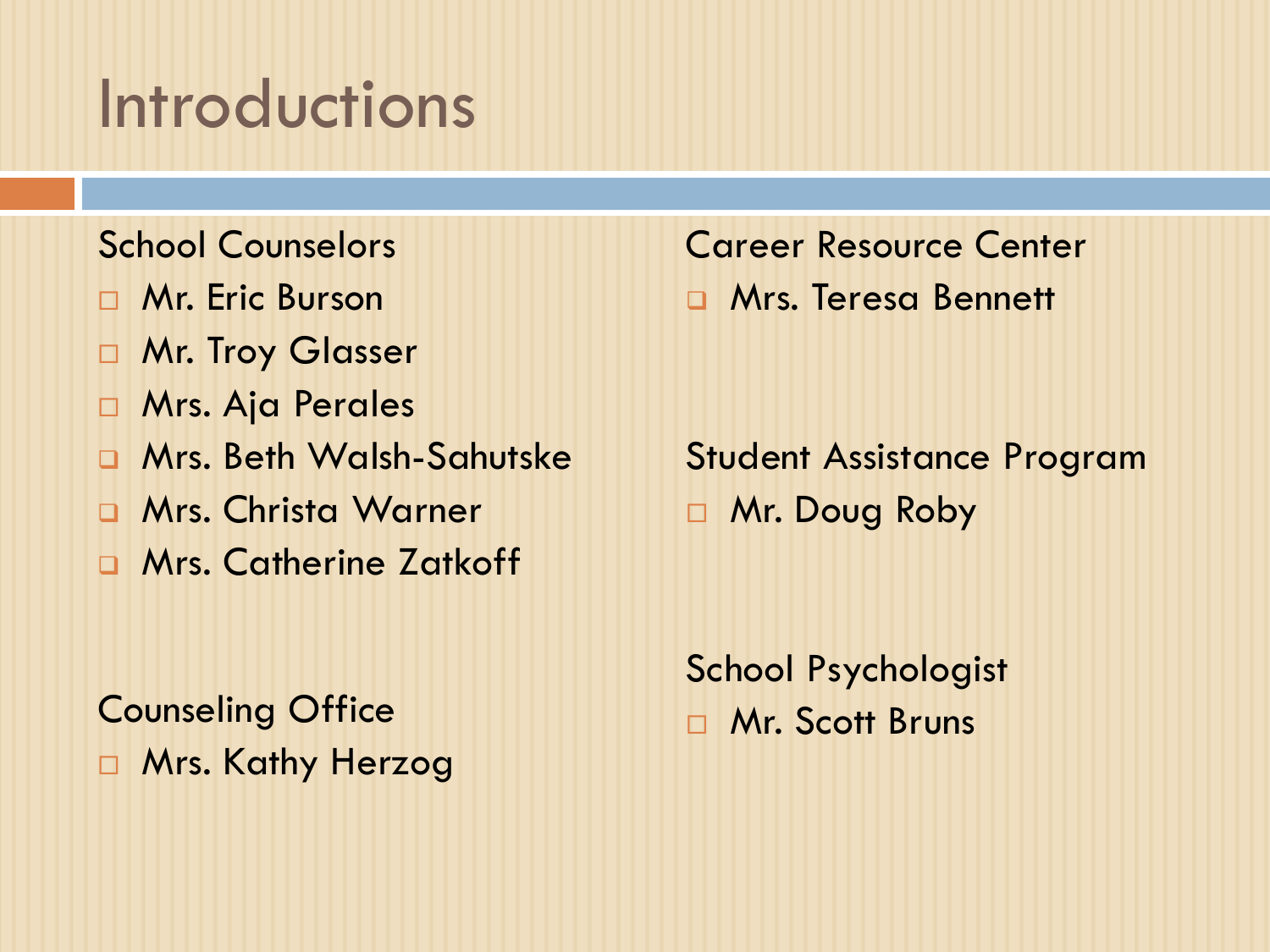# th grade doesn't count, right?

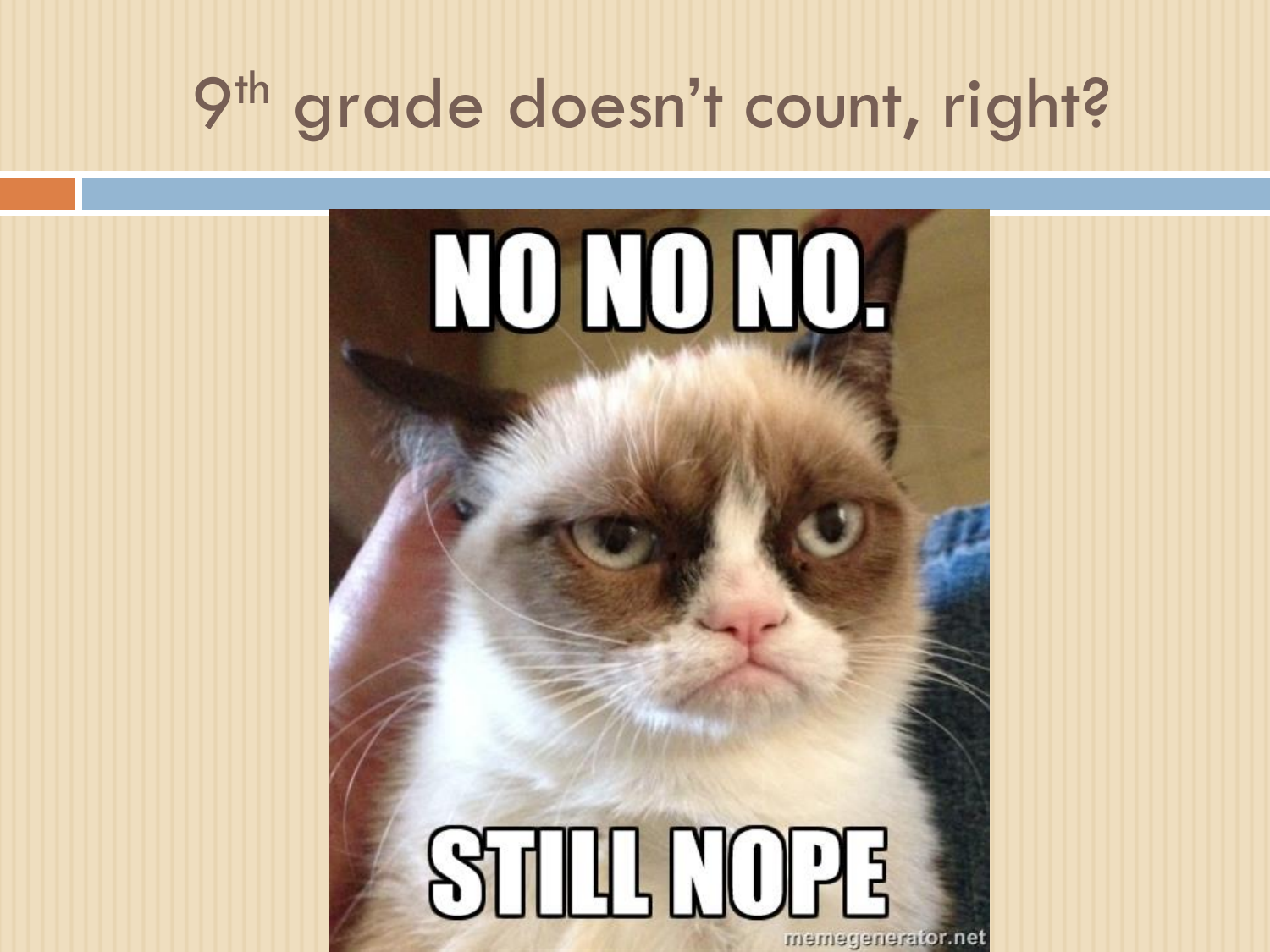## Importance of 9<sup>th</sup> grade

- D To Develop:
	- **D** Creativity
	- **E** Communication
	- **D** Curiosity
	- **Discipline**
	- **<u>Elnnovation</u>**
	- **E** Patience
	- **Persistence**
	- **E** Service
	- **E** Study Skills
	- **Teamwork**

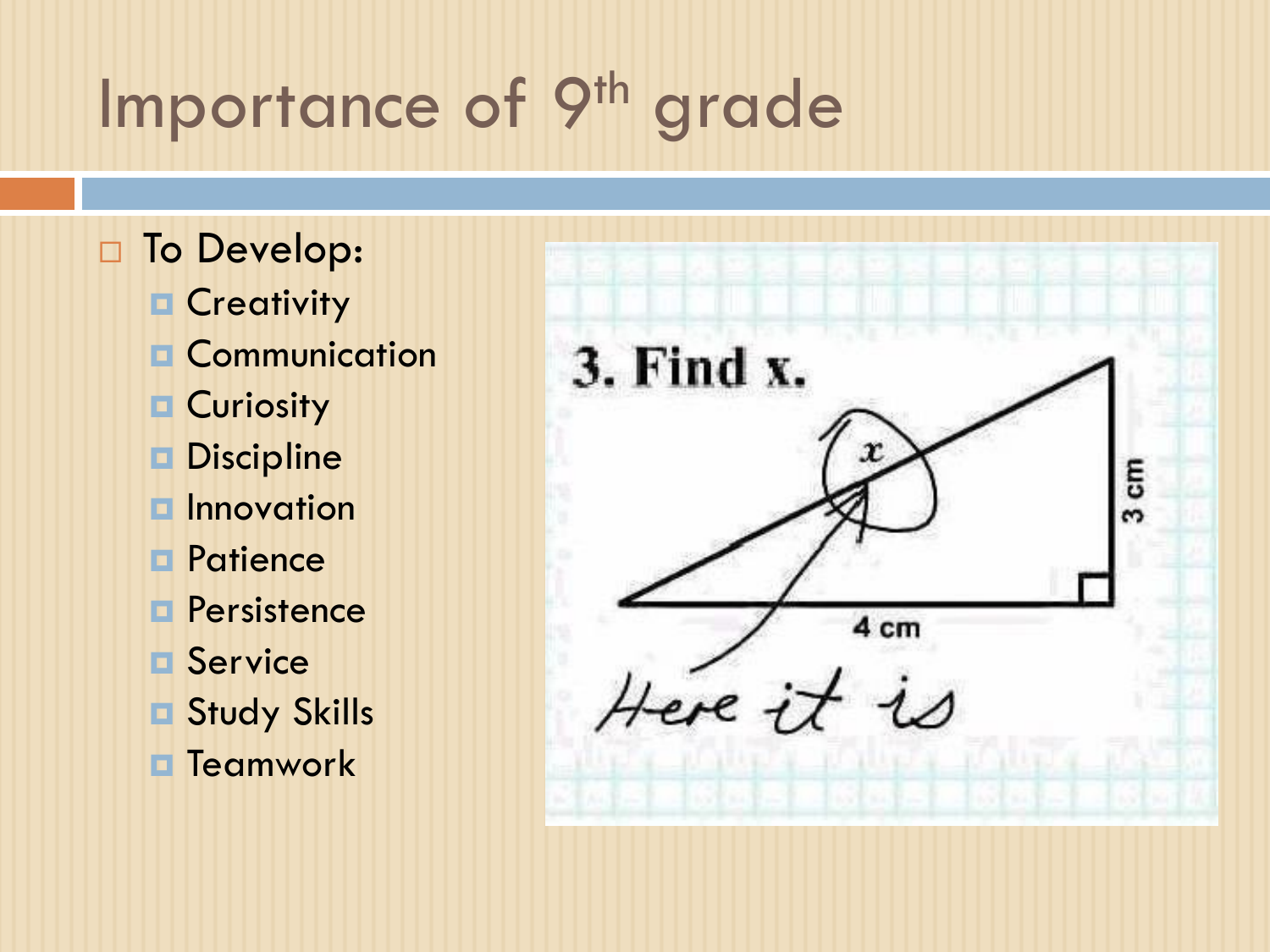### Key Areas of Focus

#### □ Study Skills

- **E Know the best way(s) to study for each subject**
- Work ahead
- **E** Get feedback
- **Extracurricular Activities** 
	- **Pick a few and stick with them!**
- Service
	- Show an awareness of and the ability to act on the needs of others
	- **Example: Family Service Activities**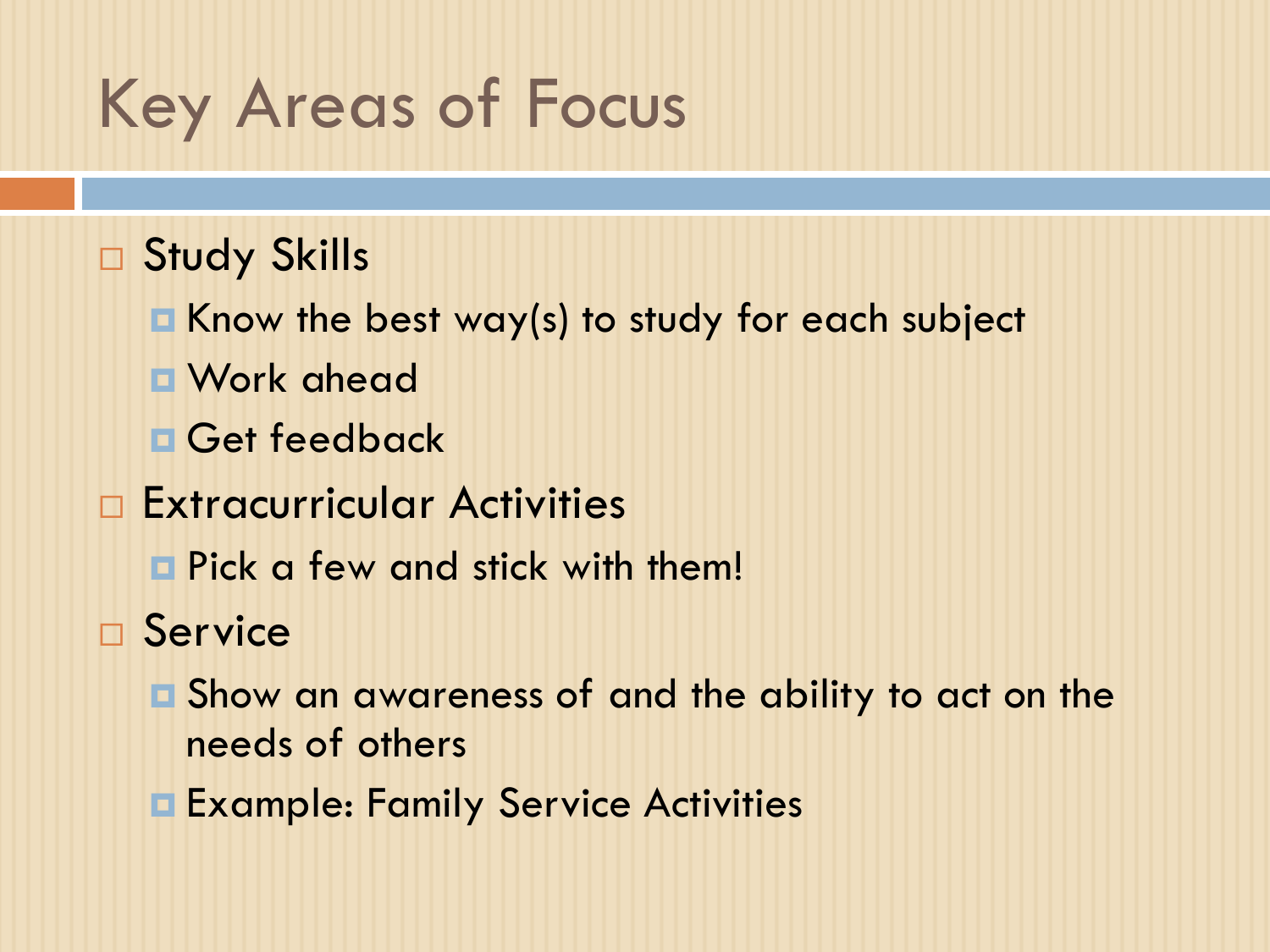#### How does this show up?

On Your Transcript!

|       | Course ID Course                |        | Mrk               |            |       | Credits Course ID Course        | McC South<br><b>ANGER</b> |        | Credits Standardized Test Scores                       | Date    |                | Scores:         |
|-------|---------------------------------|--------|-------------------|------------|-------|---------------------------------|---------------------------|--------|--------------------------------------------------------|---------|----------------|-----------------|
|       | <b>GROSSE POINTE SOUTH HIGH</b> | Grd 9  | Semester 1        | 01/04      |       | <b>GROSSE POINTE SOUTH HIGH</b> | Grd 11 Semester 2         | 06/06  |                                                        |         |                |                 |
| 02103 | FRESH ENG HON 10                |        | 8                 | 0.5000     | 02197 | AP ENG LANG & COMP 10           | в                         | 0.5000 |                                                        |         |                |                 |
| 02503 | GEO & WLD AF 10                 |        | А-                | 0.5000     | 02504 | AP EUR HIST 10                  |                           |        |                                                        |         |                |                 |
| 02330 | HON ACC GEO 10                  |        | в                 | 0.5000     | 02525 | SOCIOLOGY 05                    |                           |        |                                                        |         |                |                 |
| 02232 | SPANISH II 10                   |        | в                 | 0.5000     | 02342 | PRE/CALC 10                     |                           |        |                                                        |         |                |                 |
| 02701 | CONC & MAT 10                   |        | А                 | 0.5000     | 02236 | HONORS SPANISH                  |                           |        | <b>Note: Has grades from</b>                           |         |                |                 |
| 02404 | HONOR BIO 10                    |        | А.                | 0/100      | 02803 | FASH & FAB III 05               |                           |        |                                                        |         |                |                 |
|       |                                 |        |                   |            | 02445 | AP RIOLOGY 10                   |                           |        |                                                        |         |                |                 |
|       | <b>GROSSE POINTE SOUTH HIGH</b> | Grd 9  | Semester          |            |       |                                 |                           |        | <b>EVERY</b> semester from                             |         |                |                 |
| 02103 | FRESH ENG HON 10                |        | C+                |            |       |                                 |                           |        |                                                        |         |                |                 |
| 02503 |                                 |        |                   |            |       |                                 |                           |        |                                                        |         |                |                 |
| 02330 | GEO & WLD AF 10                 |        | 8+                |            |       |                                 |                           |        | 9th grade through 12th                                 |         |                |                 |
|       | HON ACC GEO 10                  |        | В                 | <b>RUT</b> | 02175 | DEBATE 05                       |                           |        |                                                        |         |                |                 |
| 02232 | SPANISH II 10                   |        | с                 | 0.5, 00    | 02115 | MYTHOLOGY 05                    |                           |        |                                                        |         |                |                 |
| 02801 | FASH & FAB I 05                 |        | А                 | 0.5000     | 02526 | AP MICROECON 05                 |                           |        |                                                        |         |                |                 |
| 02701 | CONC & MAT 10                   |        | А                 | 0.5000     | 02570 | AP PSYCHOLOGY 0                 | grade                     |        |                                                        |         |                |                 |
| 02404 | HONOR BIO 10                    |        | в                 | 0.5000     | 02238 | SPAN V AP 10                    |                           |        |                                                        |         |                |                 |
|       |                                 |        |                   |            |       |                                 |                           |        |                                                        |         |                |                 |
|       | <b>GROSSE POINTE SOUTH HIGH</b> | Grd 18 | Semester 1        | 01/05      |       | <b>GROSSE POINTE SOUTH HIGH</b> | Grd 12 Semester 2         | 06/07  |                                                        |         |                |                 |
| 02163 | AM LIT HNR 10                   |        | д.                | 0.5000     | 02145 | AP ENG LIT & COMP 10            | А-                        | 0.5000 |                                                        |         |                |                 |
| 02512 | AP US HIST 10                   |        | А                 | 0.5000     | 02117 | FILM LIT 05                     | А                         | 0.5000 |                                                        |         |                |                 |
| 02335 | HON ACC ALG II 10               |        | в.                | 0.5000     | 02536 | AM LEG SYS 05                   | А                         | 0.5000 |                                                        |         |                |                 |
| 02233 | SPANISH III 10                  |        | $B+$              | 0.5000     | 02527 | AP MACROECON 05                 | B+                        | 0.5000 |                                                        |         |                |                 |
| 02612 | INFO PROC   05                  |        | A                 | 0.5000     | 02238 | SPAN V AP 10                    | B                         | 0.5000 |                                                        |         |                |                 |
| 02920 | HEALTH ED FP 05                 |        | A÷                | 0.5000     | 02491 | PHYSIOLOGY 05                   | А                         | 0.5000 |                                                        |         |                |                 |
| 02911 | PE OPT OUT 05                   |        | N                 | 0.0000     |       |                                 |                           |        |                                                        |         |                |                 |
| 02411 | HON CHEM 10                     |        | e                 | 0.5000     |       |                                 |                           |        |                                                        |         |                |                 |
|       |                                 |        |                   |            |       |                                 |                           |        |                                                        |         |                |                 |
|       | <b>GROSSE POINTE SOUTH HIGH</b> |        | Grd 10 Semester 2 | 06/05      |       |                                 |                           |        |                                                        |         |                |                 |
| 02163 | AM LIT HNR 10                   |        | А                 | 0.5000     |       |                                 |                           |        |                                                        |         |                |                 |
| 02512 | AP US HIST 10                   |        | А-                | 0.5000     |       |                                 |                           |        |                                                        |         |                |                 |
| 02335 | HON ACC ALG II 10               |        | 8-                | 0.5000     |       |                                 |                           |        |                                                        |         |                |                 |
| 02233 | SPANISH III 10                  |        | B+                | 0.5000     |       |                                 |                           |        |                                                        |         |                |                 |
| 02802 | FASH & FAB II 05                |        |                   |            |       |                                 |                           |        |                                                        |         |                |                 |
| 02824 | INT DES/HOU 06                  |        | A+                | 0.5000     |       |                                 |                           |        |                                                        |         |                |                 |
|       |                                 |        | А                 | 0.5000     |       |                                 |                           |        | <b>Student Activities</b>                              | Grade   |                | Date - Anvila   |
| 02911 | PE OPT OUT 05                   |        | Ν                 | 0.0000     |       |                                 |                           |        | National Honor Society                                 | HŜ      |                | 12/06           |
| 02411 | HON CHEM 10                     |        | $B-$              | 0.5000     |       |                                 |                           |        |                                                        |         |                |                 |
|       |                                 |        |                   |            |       |                                 |                           |        | Student Notes   News Constitution of the Student Notes |         |                |                 |
|       | <b>GROSSE POINTE SOUTH HIGH</b> |        | Grd 11 Semester 1 | 01/06      |       |                                 |                           |        | 01/04 P.E. 9 WAIVED MEDICAL 1.000                      |         |                |                 |
| 02197 | AP ENG LANG & COMP 10           |        | в.                | 0.5000     |       |                                 |                           |        |                                                        |         |                |                 |
| 02504 | AP EUR HIST 10                  |        | д.                | 0,5000     |       |                                 |                           |        | Michigan State Attendances & Year Grade Poss/Abs/Pres. |         |                |                 |
| 02522 | AP US GOVT & POL 05             |        | B+                | 0.5000     |       |                                 |                           |        | BROWNELL MIDDLE SCH                                    | 2000/01 | 6              | 181 / 004 / 177 |
| 02342 | PRE/CALC 10                     |        | А                 | 0.5000     |       |                                 |                           |        | BROWNELL MIDDLE SCH                                    | 2001/02 | $\overline{7}$ | 181 / 006 / 175 |
| 02236 | HONORS SPANISH IV 10            |        | 8+                | 0.5000     |       |                                 |                           |        | BROWNELL MIDDLE SCH                                    | 2002/03 | 8              | 181 / 004 / 177 |
| 02445 | AP BIOLOGY 10                   |        | B-                | 0.5000     |       |                                 |                           |        | GROSSE POINTE SOUTH                                    | 2003/04 | 9              | 181/009/172     |
|       |                                 |        |                   |            |       |                                 |                           |        | <b>GROSSE POINTE SOUTH</b>                             | 2004/05 | 10             | 179/000/179     |
|       |                                 |        |                   |            |       |                                 |                           |        | GROSSE POINTE SOUTH                                    | 2005/06 | 11             | 178 / 004 / 174 |
|       |                                 |        |                   |            |       |                                 |                           |        | GROSSE POINTE SOLITH                                   | 2006/07 | 12             | 176 / 002 / 174 |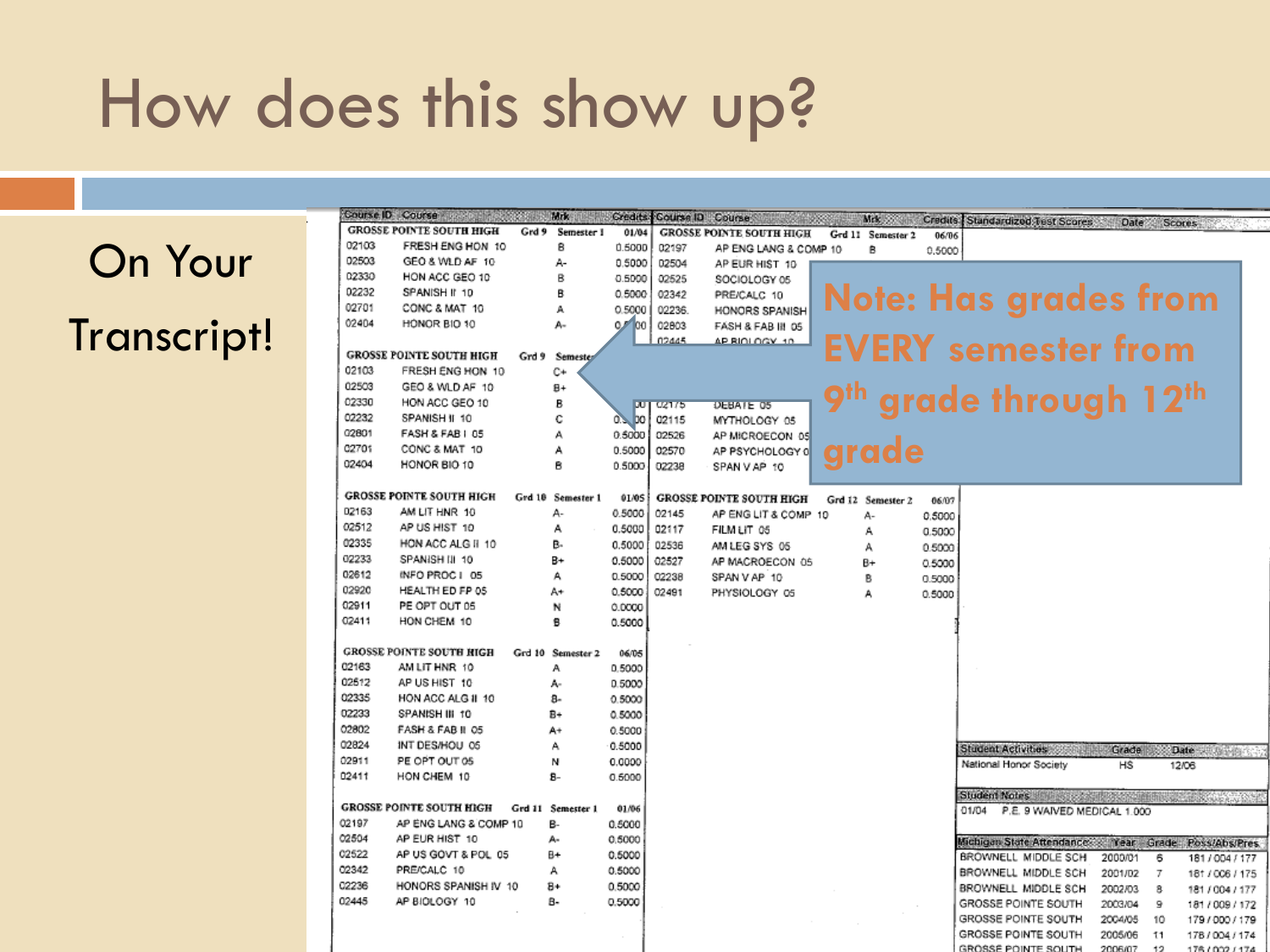#### How does this show up?

#### **Work Experience**

Lifeguard, Wells Beach

Summer 2010

lune 2009 - Present

- Provided support to beach patrons seeking aid, including medical and other
- Strictly enforced the area rules and created a safe environment for beachgoers and other staff members

Cashier, Local Supermarket

- Provided quick and thorough service for a large volume of customers
- Answered customer inquiries via telephone and in person

Volunteer Camp Counselor, Camp SummerFun

July 1, 2009 - August 5, 2009

- Guided campers to and from their daily activities Managed health or safety issues on a case by case basis
- Resolved camper disputes
- Maintained a fun and safe environment for participant

#### **Education**

| Your High School, Town, State | <b>Expected Graduation: May 2013</b> |  |  |  |  |
|-------------------------------|--------------------------------------|--|--|--|--|
| GPA: 3.67                     |                                      |  |  |  |  |

#### **Honors and Awards**

Honors include: Academic Honor Roll 2009-present; National Honors Society; National high school science award recipient.

#### **Extracurricular Activities**

| Club Name, Position held (if any) | 2010 - 2011 |
|-----------------------------------|-------------|
| Sports Team, Leadership Position  | 2009 - 2010 |
| <b>Volunteer Work, Position</b>   | 2008 - 2010 |

#### **Skills**

**Resume College Applications** 



Images from: http://blog.howtogetin.com/high-school/how-to-write-a-high-school-resume/ , https://www.commonapp.org/Login & http://www.naviance.com/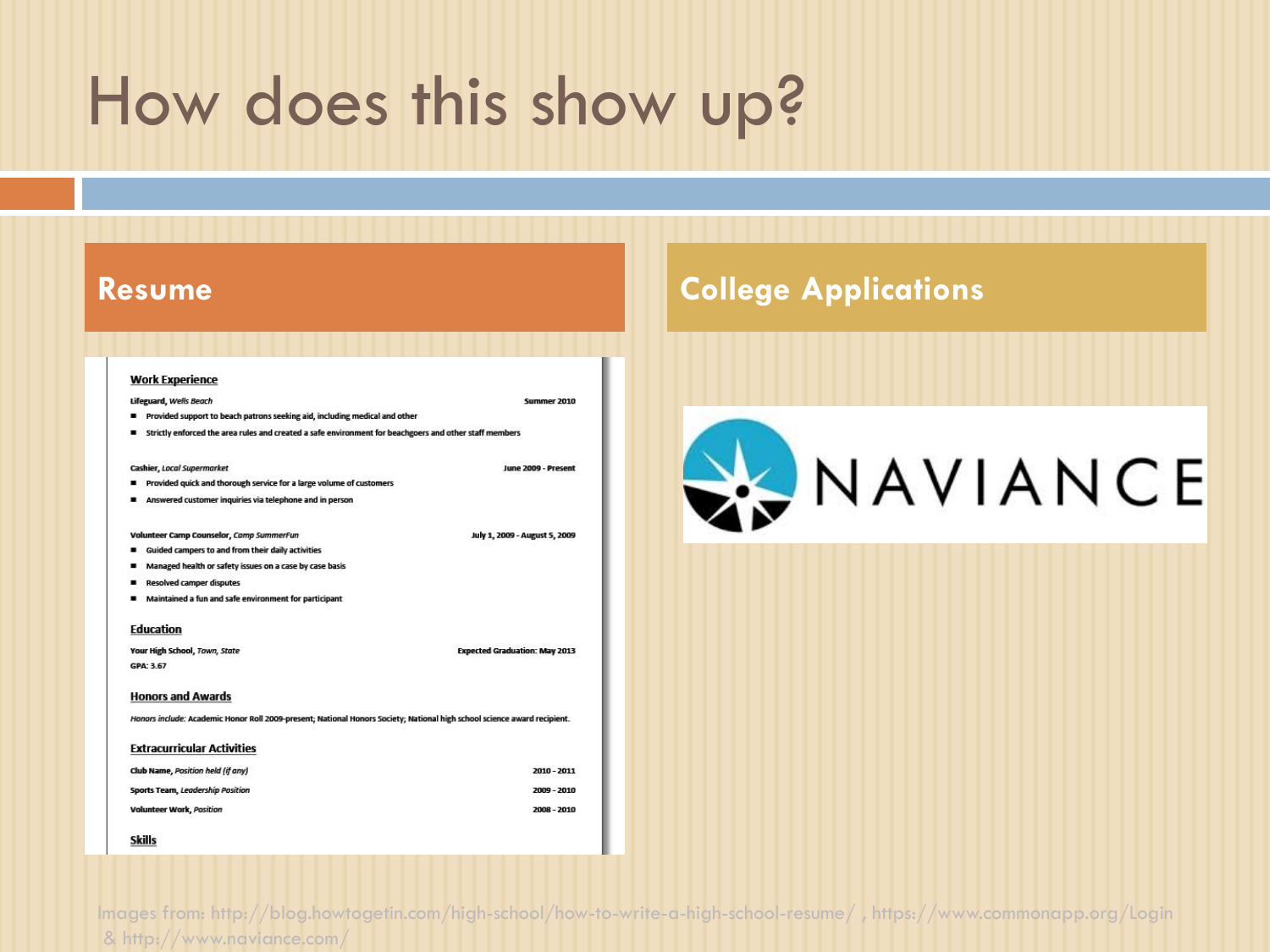#### Accessing Naviance Family Connection

- 1. Go to South High School homepage.
- 2. Select "Naviance" on the right side of the screen.
	- 1. Parents: Select "Are you new here?" and enter Parent Portal password as registration code.
	- 2. Students: Enter computer log-in (ID and password)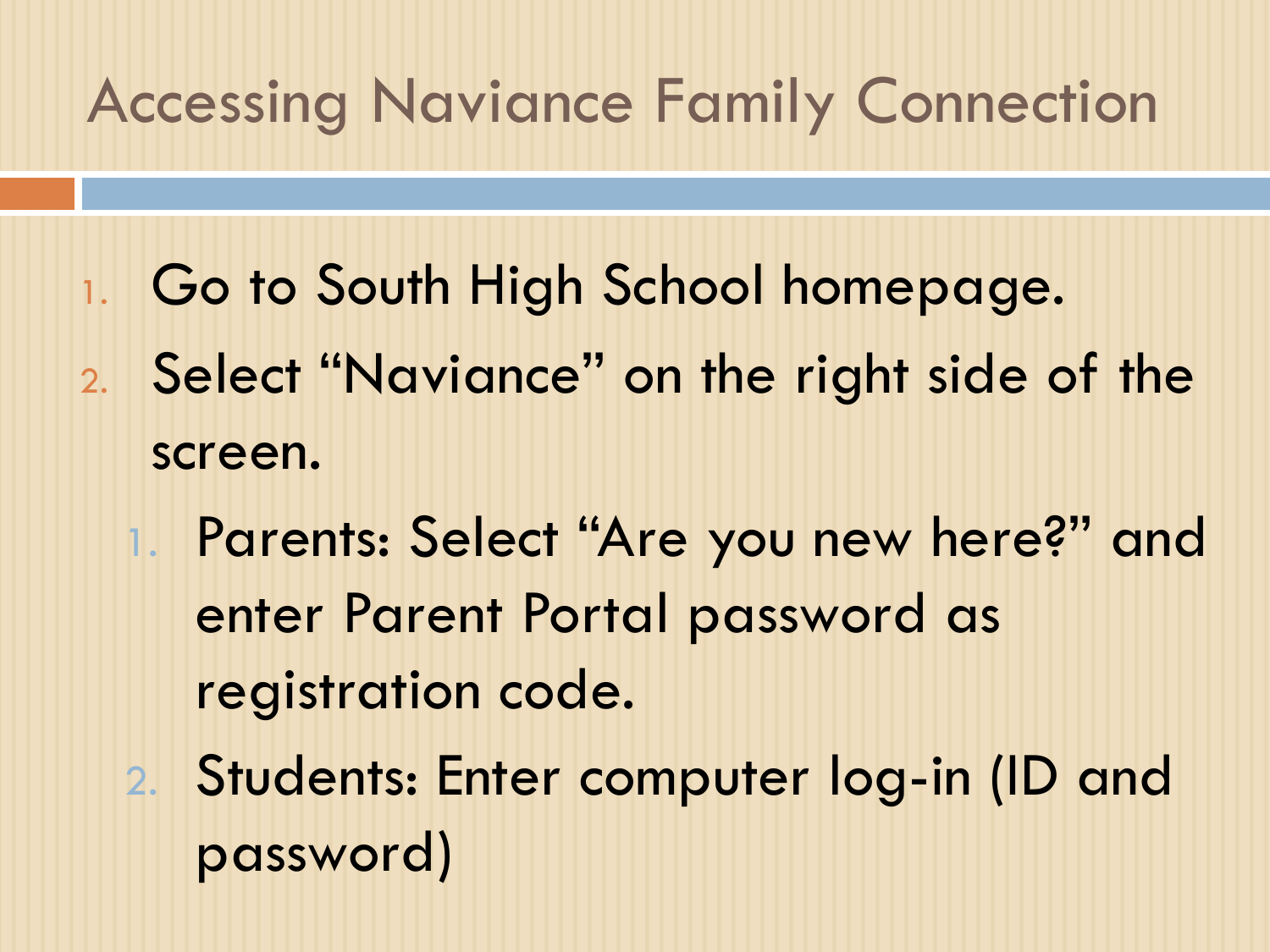

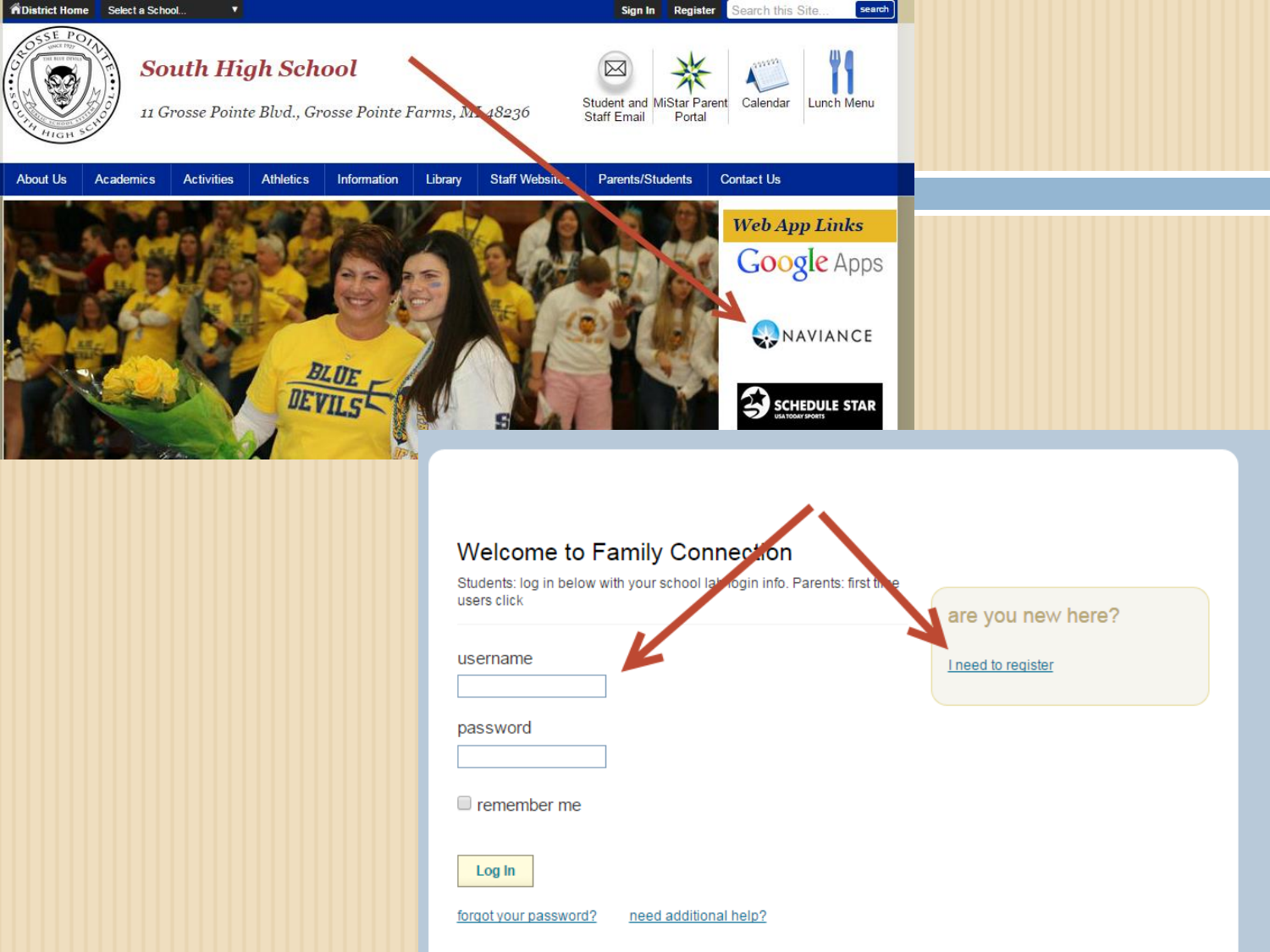## Academic Resources at South

- National Honor Society Tutoring:
	- **Free!**
	- **E** Located in the South Library



- Tuesday, Wednesday, Thursday: until 4:00 pm
- □ Student & Adult Tutors Available Upon Request
- **D** Online Tutoring:
	- Available through Grosse Pointe Public Library
	- **E** Need a library card to log on
	- Available from 3:00 pm -10:00 pm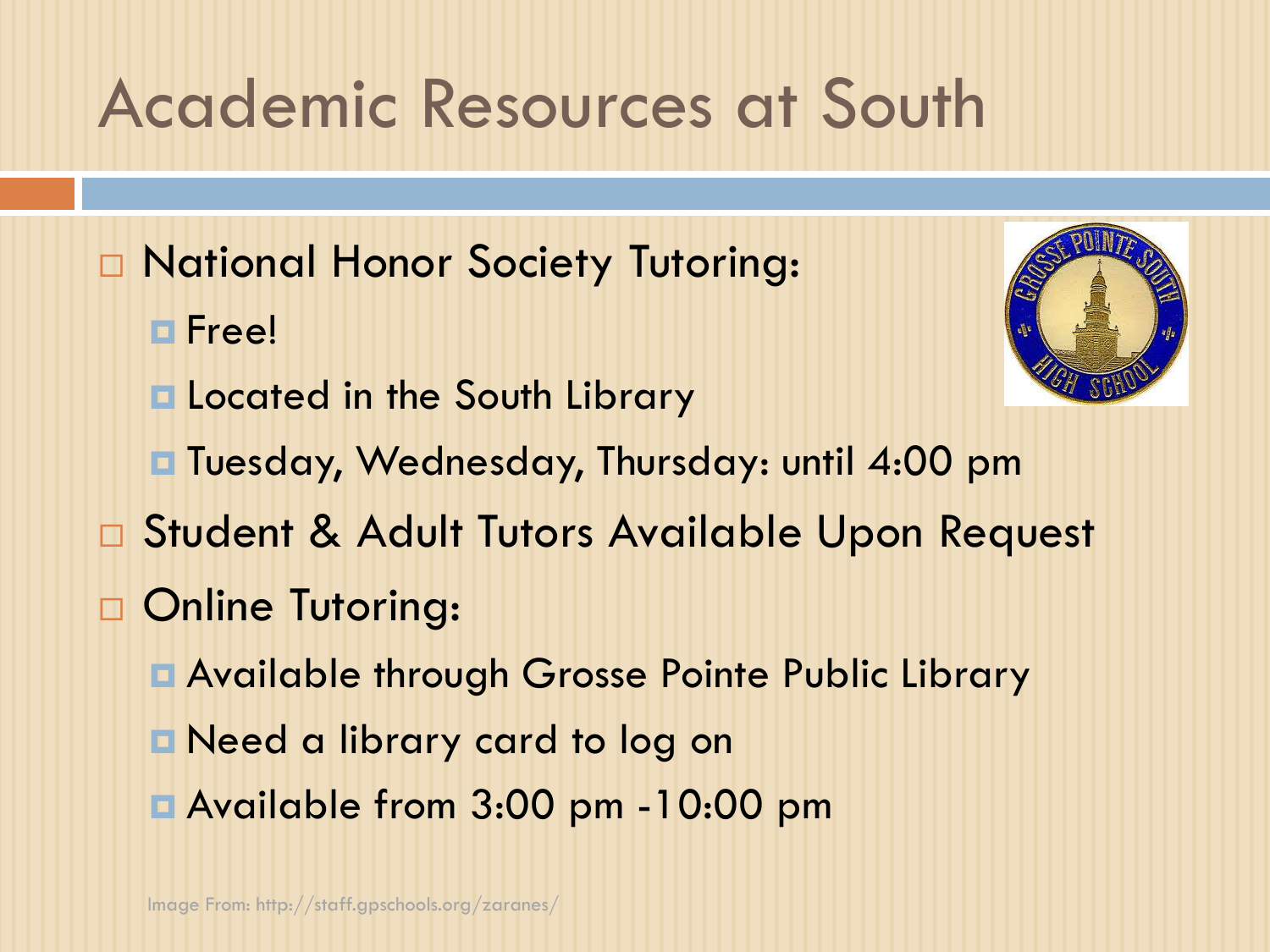### Attitudes Toward College



Source: Bureau of Labor Statistics, Current Population Survey, unpublished tables, 2012.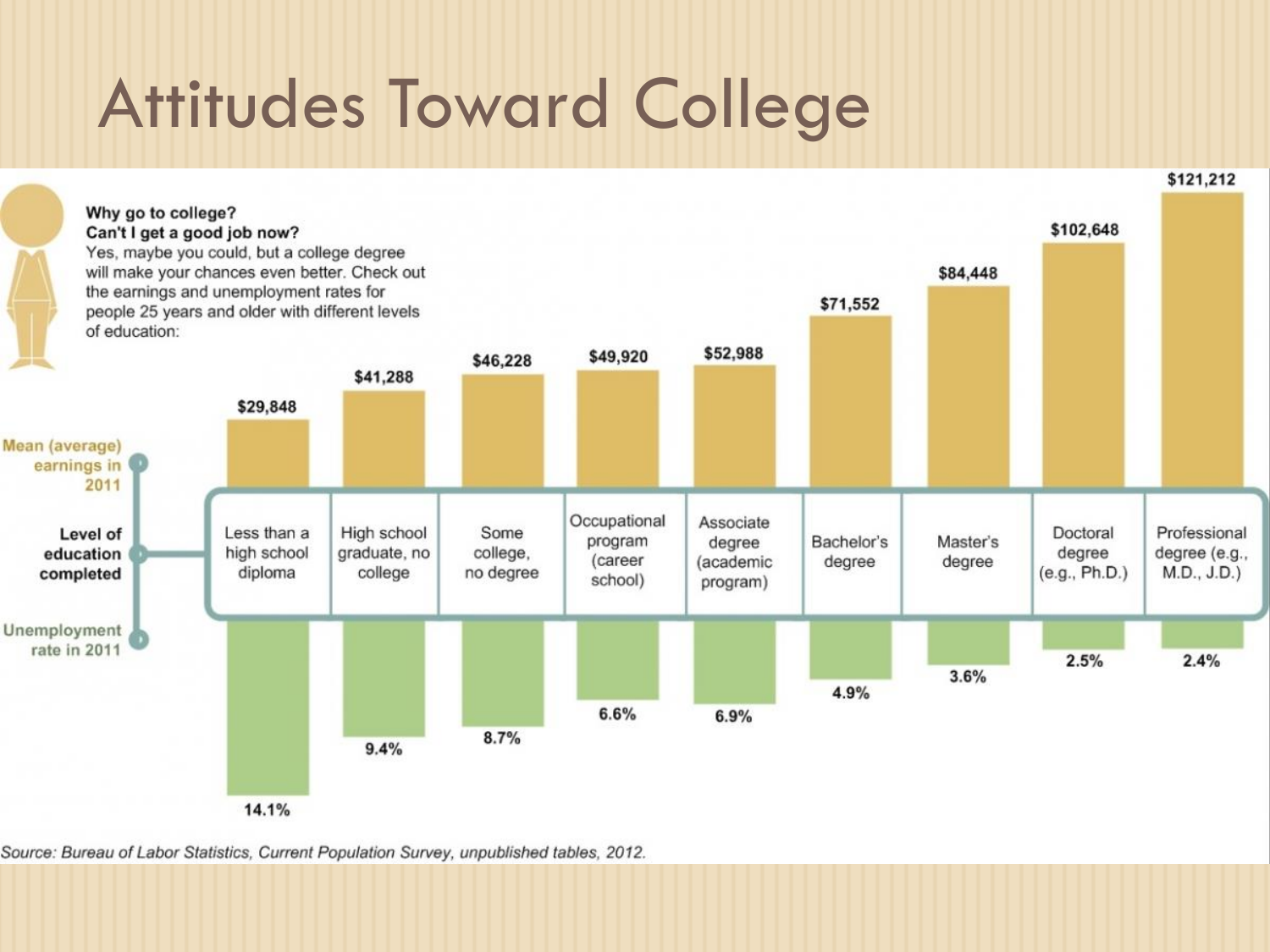#### College Awareness

Types of Colleges

**Options** 

Items To Consider

2 year or 4 year Public, Private or Technical Small, Medium, Large Rural, Suburban, Urban Residential or Commuter Single Sex or Coed □ Sports/Activities Learning/Social Environment

Image Fom: http://www.freevector.com/ncaa-basketball-logos-pt1/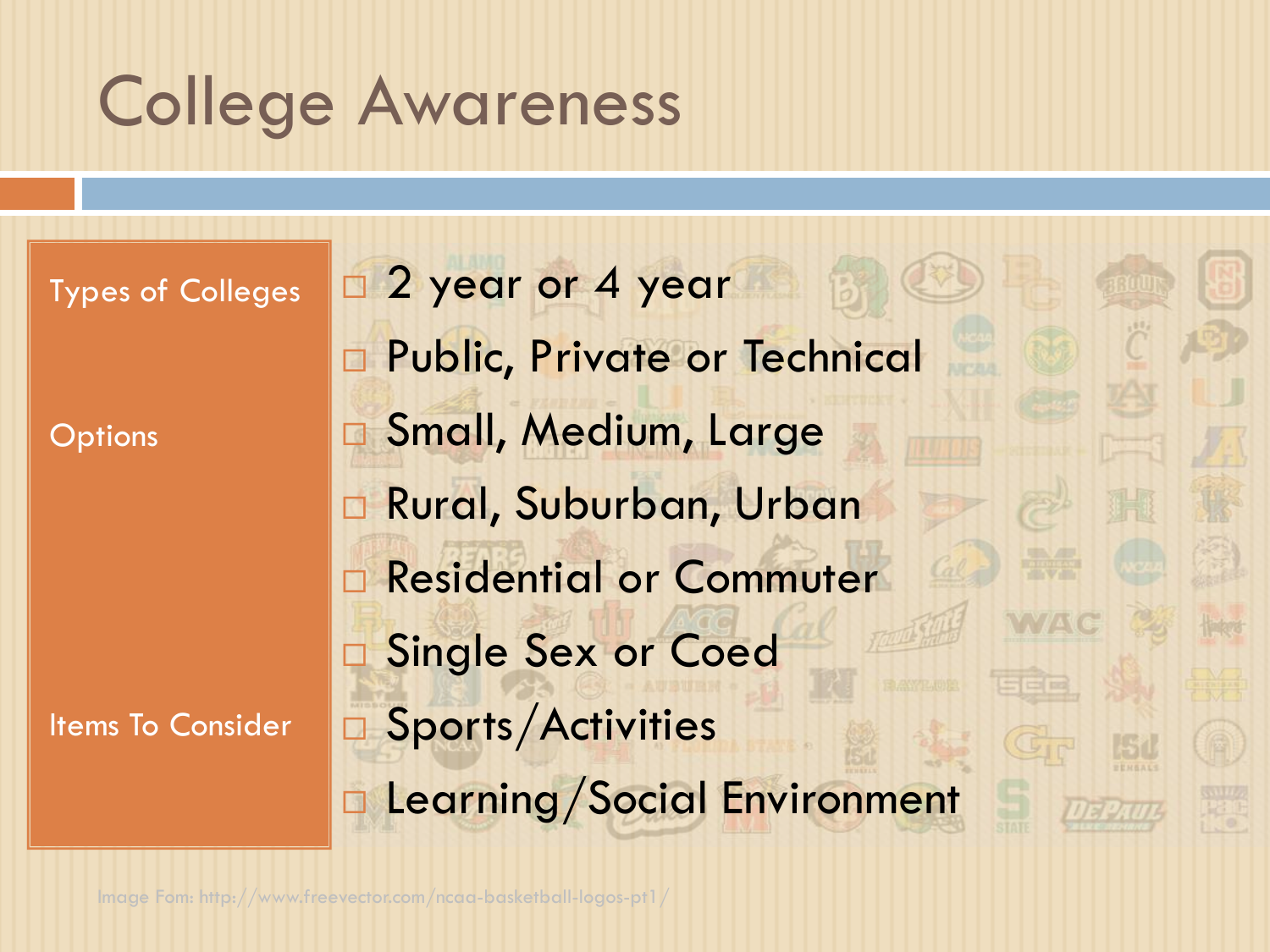### College Awareness

□ More flexibility

**Explore interests** 

What is college like?

Demands outside of class

□ Studying: 2 to 1 ratio

□ Social life

□ You are responsible for you!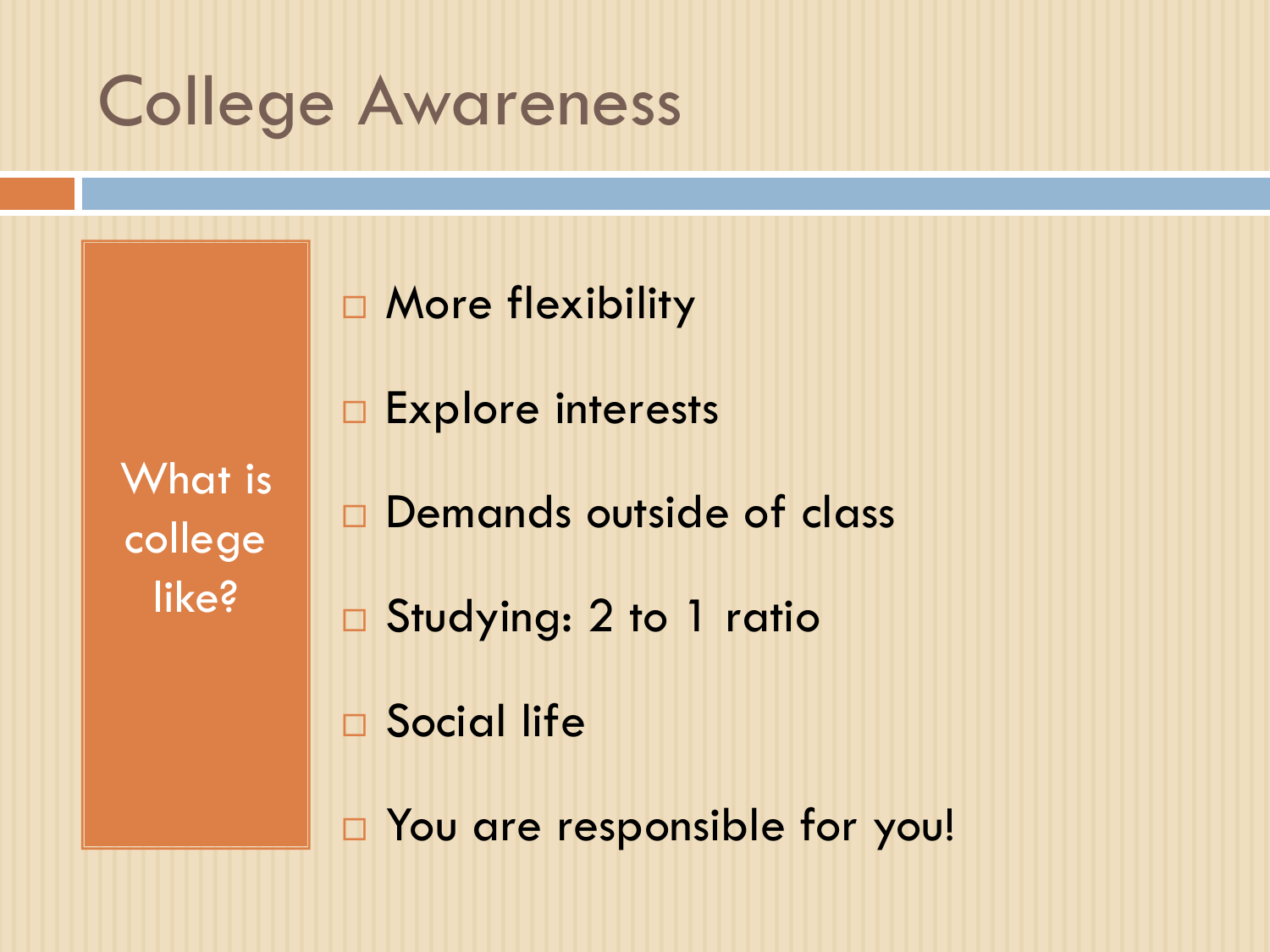### College Awareness

What do college admissions consider?

**Character/Personal Qualities** □ Difficulty of high school classes Essays **Extracurricular Activities** □ GPA Recommendations □ Service □ Standardized Test Scores (ACT/SAT)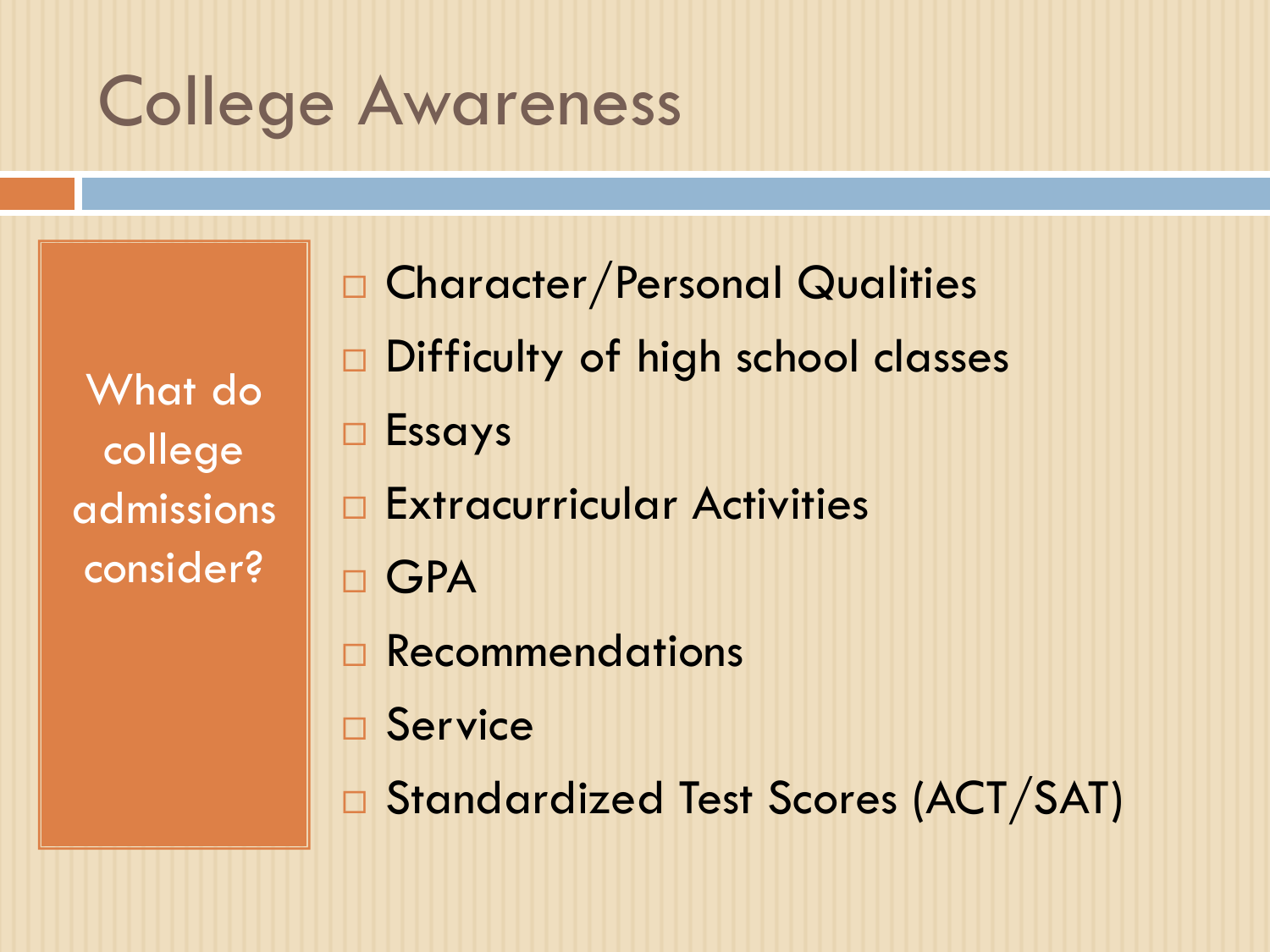## College Readiness

According to the Michigan Department of Education (MDE) students that are college ready:

- Use technology and tools strategically in learning and communicating
- Use argument and reasoning to do research, construct arguments, and critique the reasoning of others
- □ Communicate and collaborate effectively with a variety of audiences
- Solve problems, construct explanations and design solutions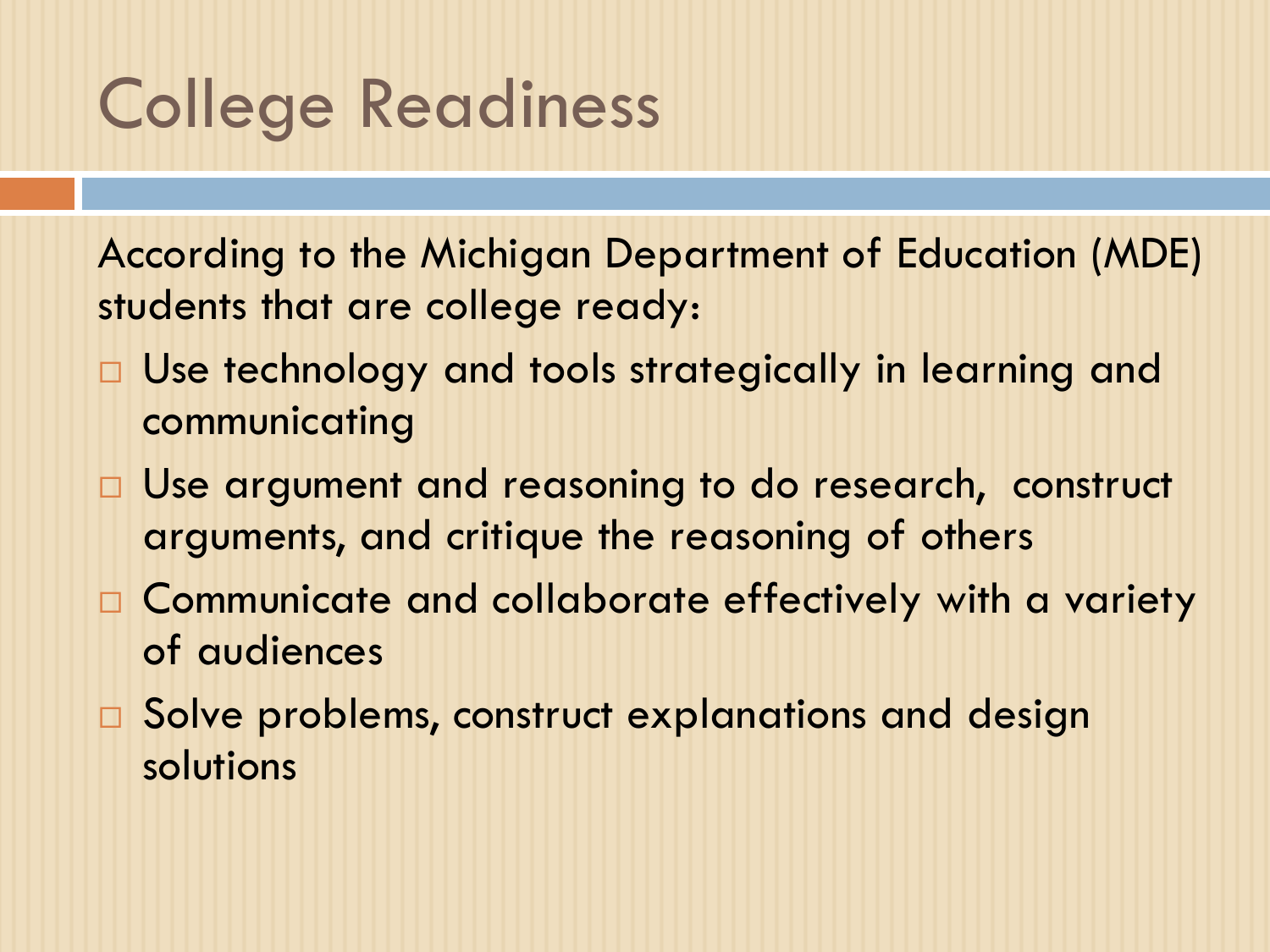## College Readiness

#### **Explore Test: ACT:**

- Took in 7<sup>th</sup> & 8<sup>th</sup> grade
- Informed if you were college ready by subject
- If you are college ready you have a 50% of earning a B or higher and a 75% of earning a C or higher in first year corresponding college courses.

- **D** Will take during junior year
- Will inform if you are college ready by subject
	- **English**
	- **D** Math
	- □ Science
	- **Reading**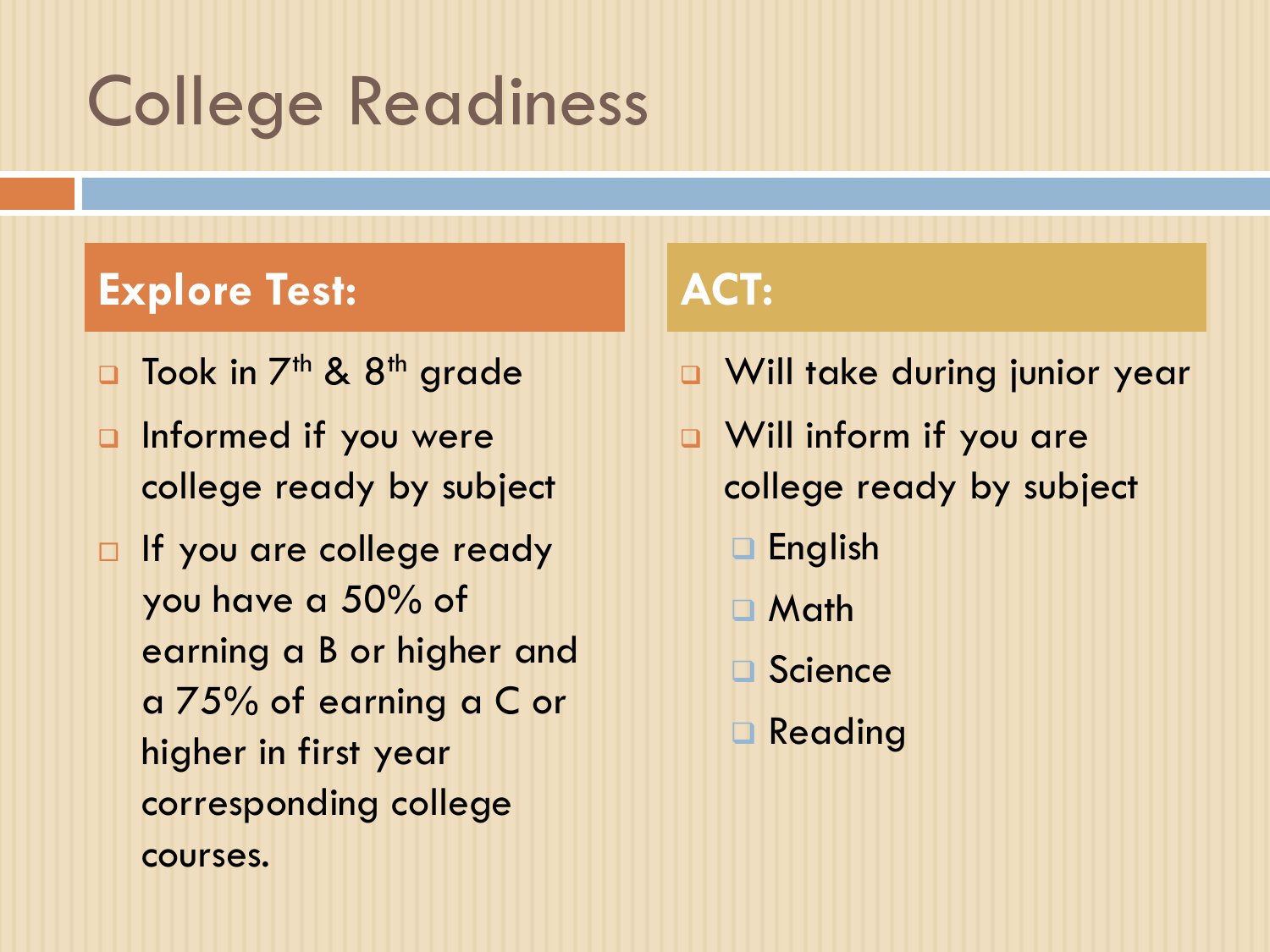## Connecting College & Career

Needed **Skills** College to Career

□ Soft Skills **E** Communication **Enthusiasm & Attitude Networking Problem Solving & Critical Thinking Professionalism** DOITONI **Teamwork** 

Image From: http://blog.cachinko.com/2011/08/17/should-you-include-soft-skills-on-your-resume/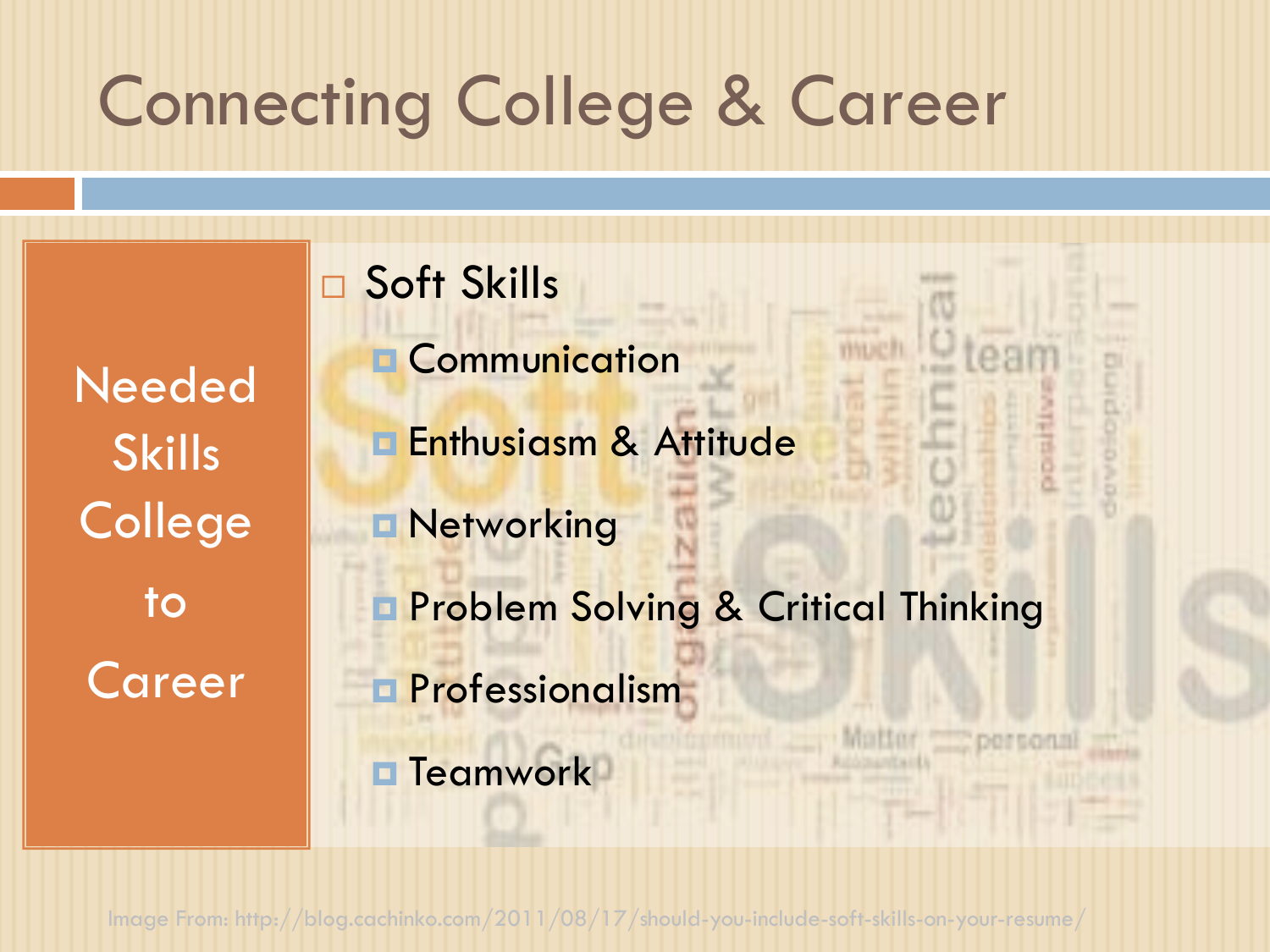## Connecting College & Career

**What** do we do at South High School?

#### **Naviance:**

- **E** Career Families
- **E** Strength Explorer
- **D College Resource Center** 
	- **E** Located in the library
	- Available 7:30 am 10:30 am
- □ Summer Programs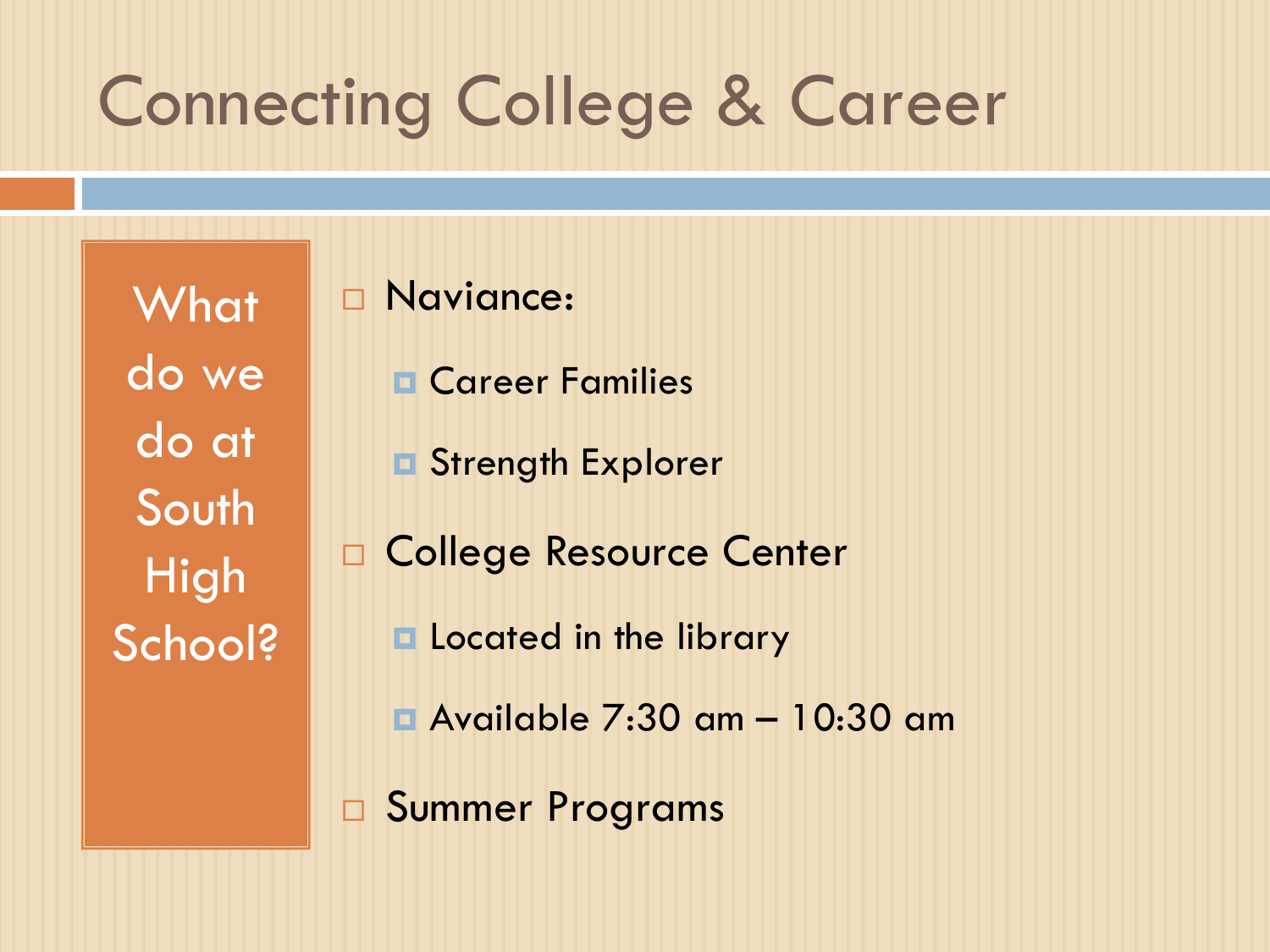

#### Set a strong foundation!

Image from: http://eccla.org/wp-content/uploads/2013/07/college-admissions1.gif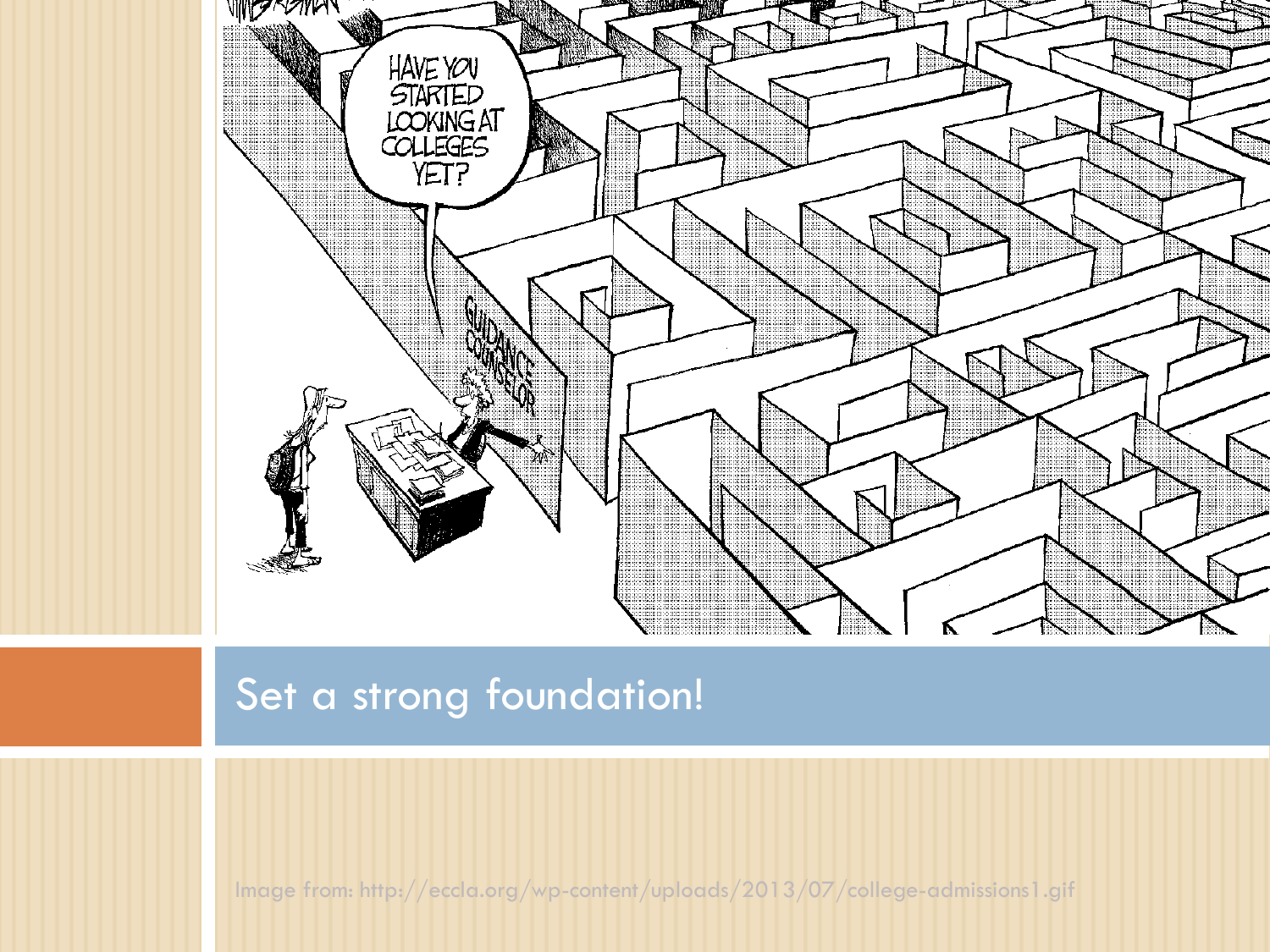#### Questions for 9<sup>th</sup> grade students:

What traits do **I** bring to South High School?

 Am **I** making the most of the learning opportunities at South High School?

 Am **I** making the most of the activities at South High School?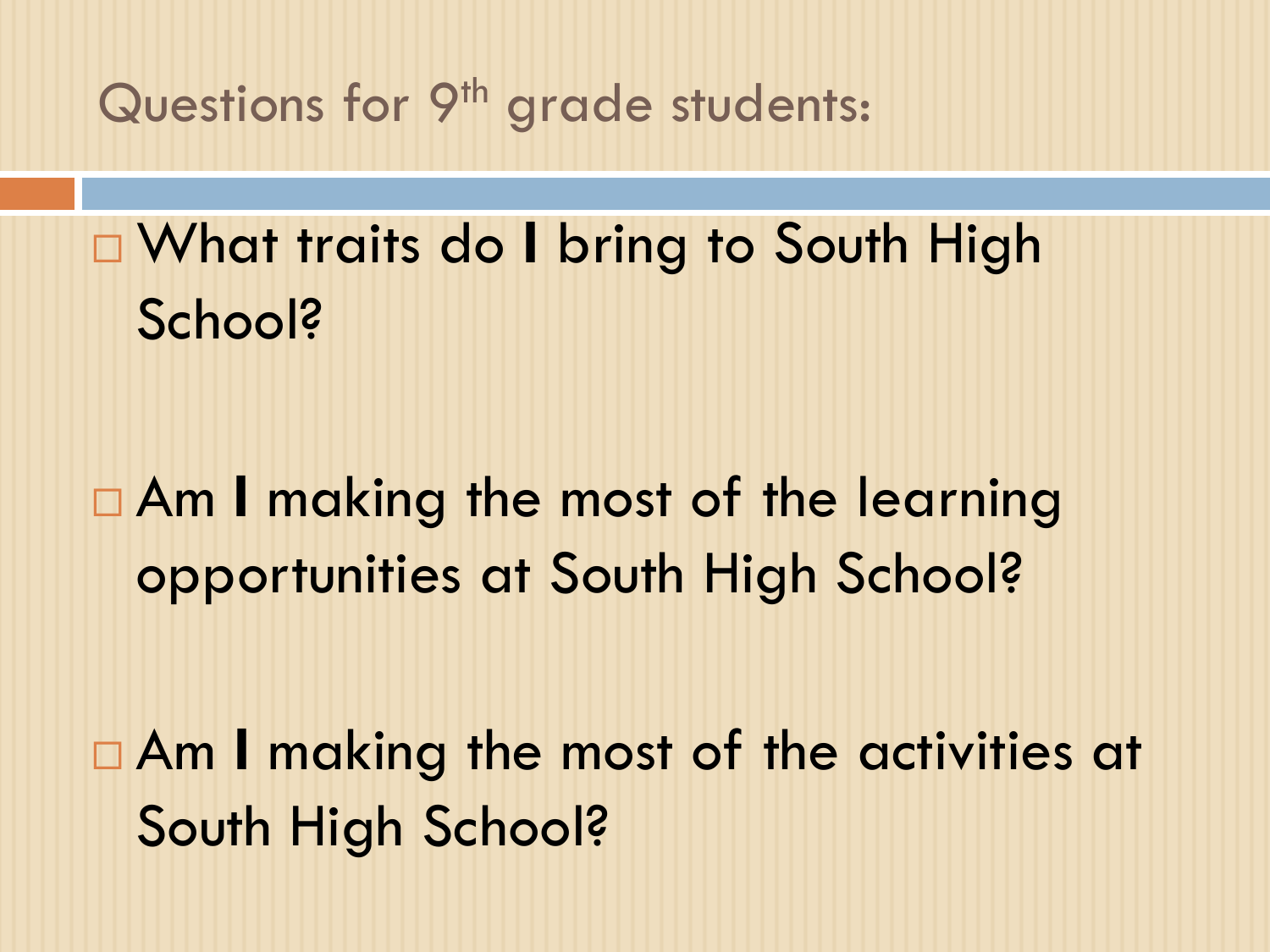#### Questions? Comments?

Further information is available on the South High School website along with the handout.

Thank you!

"The best way to predict the future is to create it."

-Abraham Lincoln-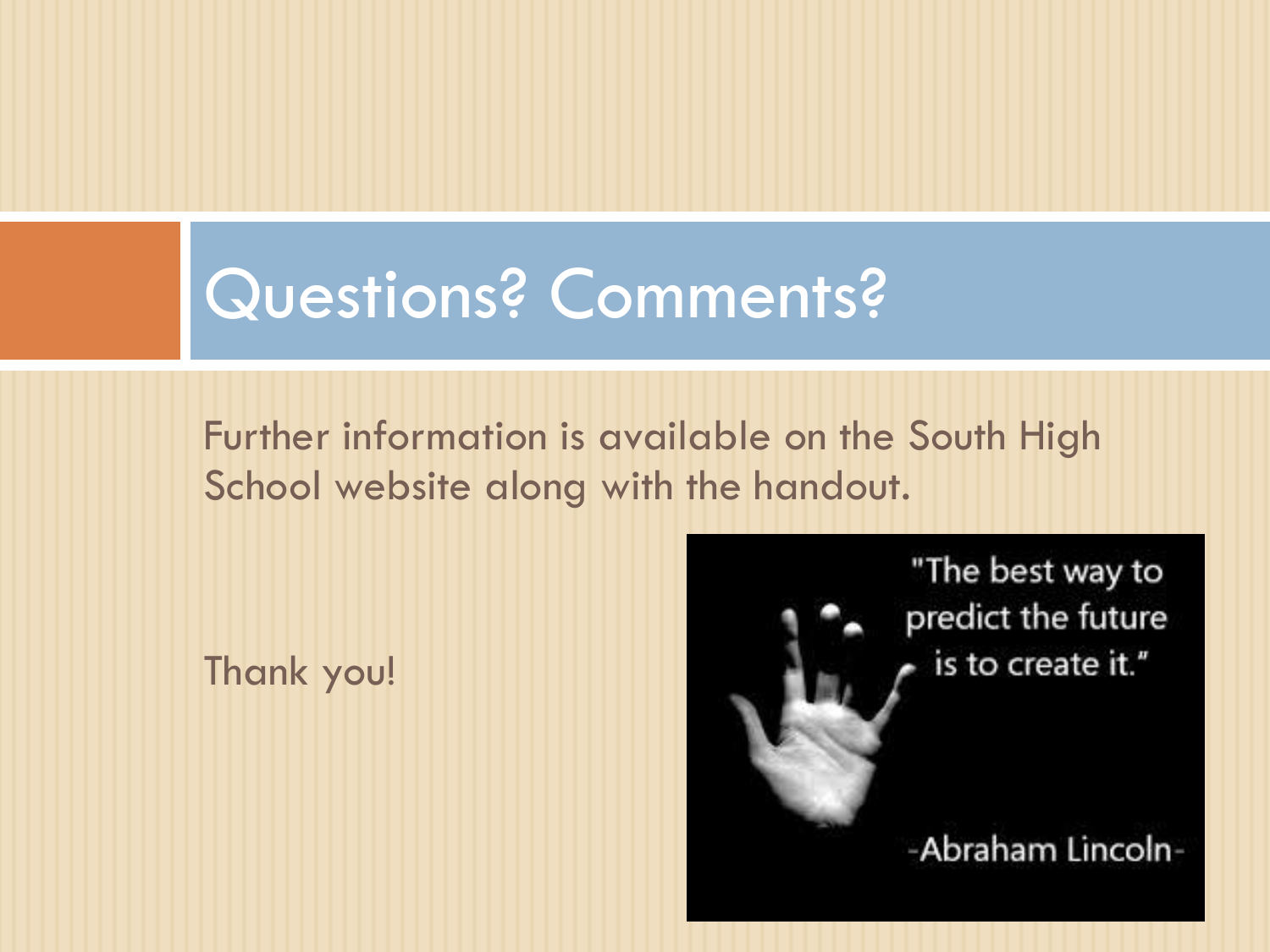#### Feedback

In order to continuously improve our program please take two minutes to evaluate this presentation on the provided half sheet of paper.

Thank you!